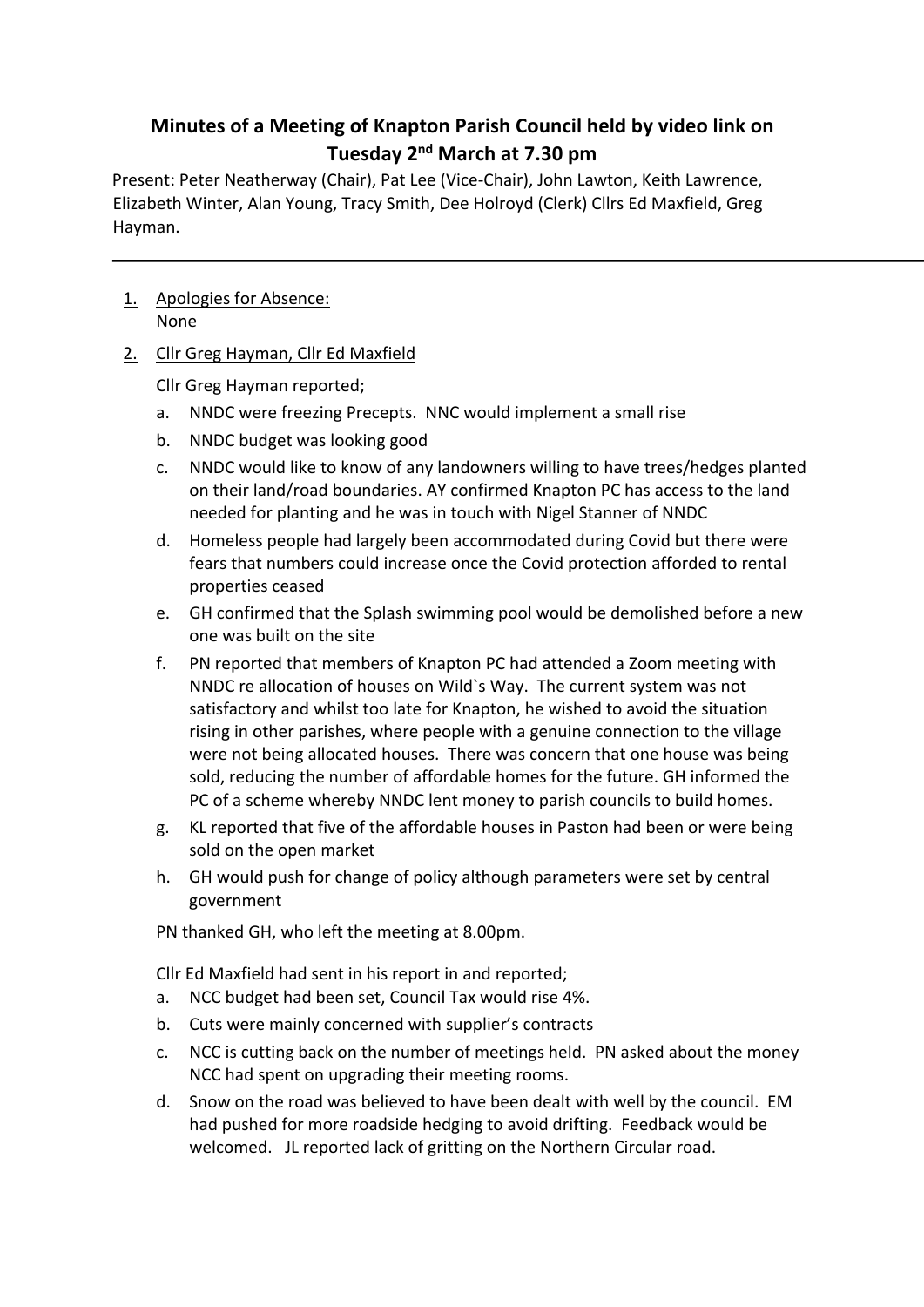e. Elections to go ahead on 6th May. Postal could be obtained up to the last minute. NCC wished to avoid the use of schools as polling stations as far as possible.

PN thanked EM, who left the meeting at 8.10pm

- 3. Declarations of Interest: None
- 4. Minutes of the Meeting held on Tuesday 1st September: The minutes were agreed and signed by the clerk pp the Chairman Proposed KL - Seconded PL
- 5. Matters Arising:

*Path to Mundesley:*

PN confirmed that Mundesley PC have agreed to pay half the cost of mowing the path, so reducing Knapton PC's cost by around £250pa

*Community Path Sign & Village Map Display Cabinets:* These display cabinets had been repaired by the ` Men`s Shed`. A donation of £40 was agreed as they only charge for materials

*6.* Junction of Wild`s Way and School Close: *Consideration of resident`s letter:*  Discussion points covered included;

The drop kerbs in School Close have been installed

- One resident was causing problems and possibly had vehicles possibly illegally parked on the road. PN had contacted the Victory Housing Trust and was awaiting response.
- PN has suggested various possible solutions including double yellow lines and Resident parking permits
- PN would write to police
- The entrance to Wild`s Way did not meet Highways rules
- LW pointed out that standard sized refuse collection vehicles could not access Wild`s Way, necessitating a special, additional collection which presumably incurred NNDC with additional cost each week
- PN expressed concern about emergency vehicle access
- KL suggested employing a consultant who understand the rules
- PN would draft and circulate a letter to Highways and KL would research the correct addressee.
- 7. Allocation of Houses on Wild`s Way:

PN and PL had had a Zoom meeting with NNDC following the PCs dissatisfaction at the allocation policy of properties, particularly those people with a genuine connection to Knapton to be allocated a house. A follow up meeting was to be arranged and PN asked for as many PC members as possible to attend.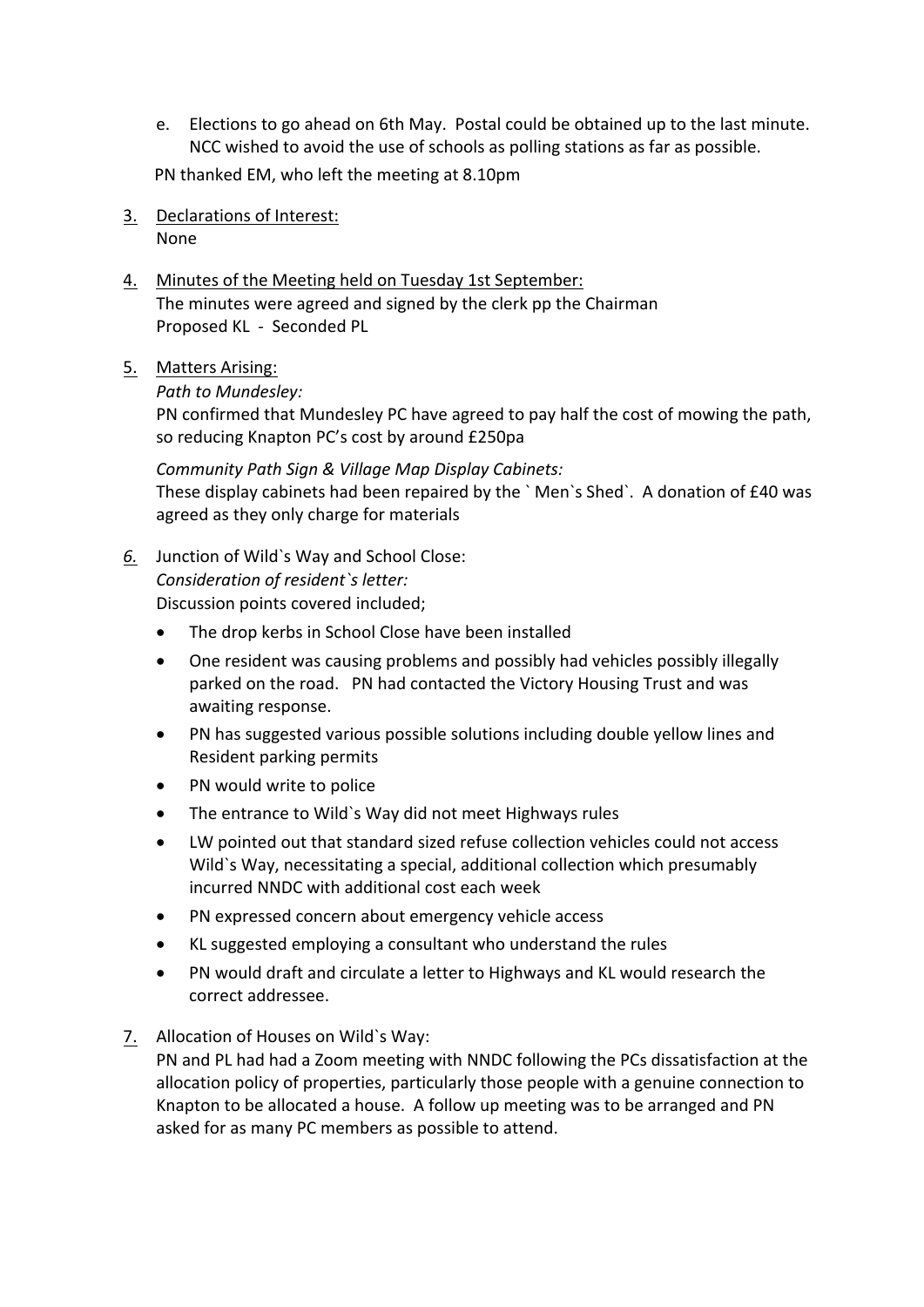- 8. Tree Planting Scheme: This had been covered under Item 3. AY would talk to farmers later in the year
- 9. Registration of Footpaths:

It was agreed to defer this until the next meeting, pending more information

10. Identifying local handymen:

LW suggested the creation of a Local Handyman list which could be displayed on the website and in the Knapton News. PN expressed concern that it may appear that the PC were unfairly promoting or advocating the tradesmen on the list. LW rejected any possibility of paid adverts being included in the Knapton News.

No further action is planned.

# 11. Parish Councillor`s Reports:

- a. **LW** had spoken to Lucy at Anglia Water who now hoped to start work in mid summer. Anglian Water will send out three letters based on previous responses;
	- i. those who have said they want to connect
	- ii. those who have said they don`t want to connect
	- iii. those who haven`t responded to the earlier letters

LW to put an article in Knapton news urging everyone to respond. Surveys had been carried out on houses close to the road. Parking for the fete might be affected if The Street is closed. Perhaps the field in Pond Lane could be used

- b. **TS** had sent excellent photos of the graffiti on the railway bridge. It was believed this would be dealt with by Network Rail. PL would find out who to contact
- c. **JL** reported the Knapton Angels had been fairly quiet. Liz Winter was still doing her deliveries on alternate days undaunted even by the snow.

# 12. Financial Report:

The Clerk reported a current credit balance of £3,140 with the next Precept payment due in April.

# *Change of bank:*

PN and DH have investigated the possibility of switching banks from Lloyds to the Unity Trust Bank. This has effectively been driven by the PC needing On-line Banking which requires two authorisations for every transaction, in much the same way that under the current payment process, outgoing cheques require two signatories. PN had checked the status of the bank as well as several others.

Unity Trust Bank had been recommended by Norfolk Parish Training & Support as it specialises in working with Parish Councils. With the decline in the use of cheque books, their on-line banking system meant that the parish clerk could generate an online payment which would then require two signatories to log on and ratify it.

Unity Trust Bank levies a fixed charge of £6 month but it was felt that this would be comfortably offset by the benefits of

- virtually eliminating postage costs
- simpler and faster payment process without the need for hunting chq signatories